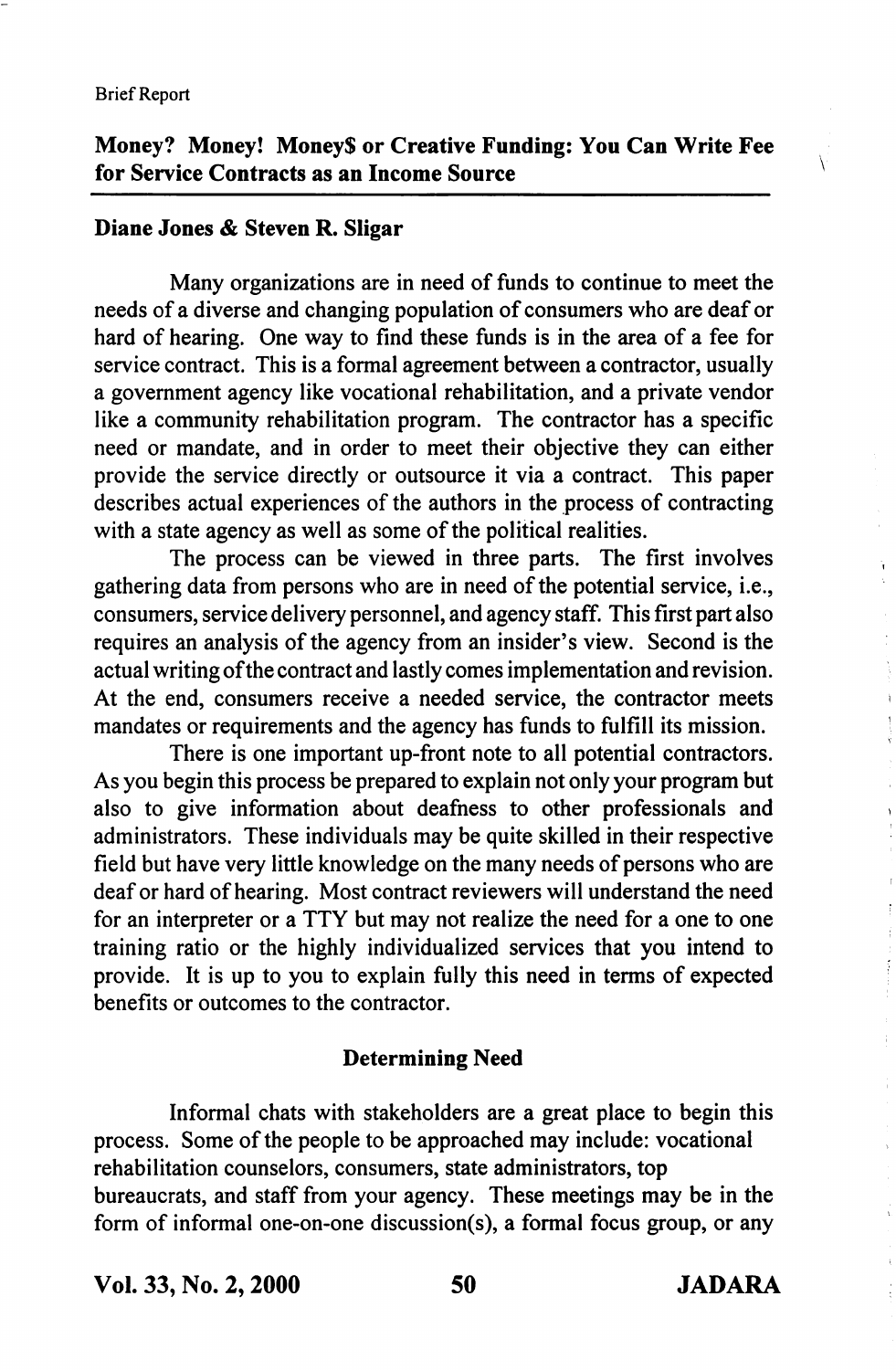opportunity to gather input from concerned persons. The information is then boiled down and written as an easy to understand statement of need. Why is it important to make these contacts? One reason is the development of rapport and establishment of lines for communication once the contract is underway. As often happens, the stakeholders can assist with the implementation, and one of the agency personnel interviewed may later become the contract project officer. This can prove to be a most beneficial contact.

At the same time, the agency needs to answer the questions of What are your resources and vision? Where are you now? and Where do you want to be? As each of these questions is addressed, a clearer picture of the organization's Strengths and Weaknesses can be seen. The agency then needs to determine potential Opportunities and Threats to the organization to plan thoroughly for the process.' This SWOT analysis must also include factors related to the accreditation status of the agency and both the real and perceived credibility ofthe organization by the contracting agency. For example, an agency may have the capability to provide a service but due to previous poor performance the contractor may not see its ability to deliver and consequently be resistant to contracting with the organization.

## The Process of Contracting

After all your efforts to establish need and your ability to produce, the actual forms will arrive, usually in the mail and usually with a due date that is closer than you anticipated. This is where your homework pays off as you have most of the information you need to complete the application. Before you start writing, consider the following tips.

- Note the DUE date and where and to whom it is to be delivered. Make sure everyone involved knows this!
- Read the entire application packet BEFORE you start writing. If you do not understand something or where you are to put items on the document - CALL and ask the contract managers for an explanation. Be sure to speak with the contract staff and not program staff (the latter know programs but may be unfamiliar

<sup>&</sup>lt;sup>1</sup>It is beyond the scope of this article to address the strategic planning process. The interested reader is referred to texts on organizational development and strategic planning for additional information.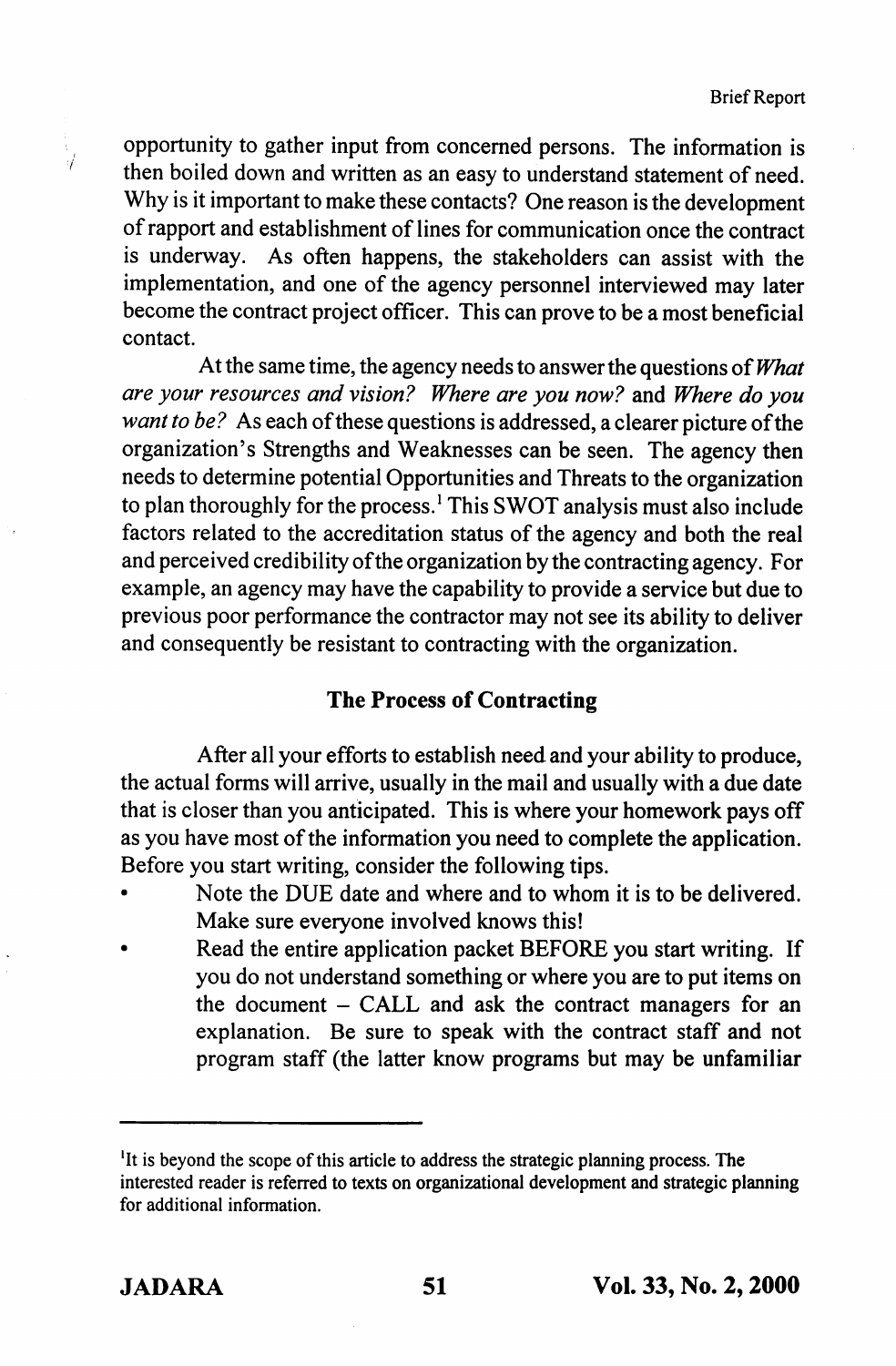Brief Report

with these forms so be sure you get the right person for the information you need).

- Use guidelines from the application as your outline to write the proposal. Be sure to USE the instructions provided. Look in the instructions for suggested length of any particular section and use that suggestion as your guideline, for example a statement of...maximum of 2 pages for program narrative means just that  $-$ NO MORE than 2 pages.
- Frequently included with the packet is a checklist used by reviewers to rate each contract area. Remember these reviewers are busy people and do not want to hunt through the document to find your great ideas and budget information. FOLLOW THIS CHECKLIST and think like a reviewer as you write. It is also a time and opportunity for you to demonstrate to the reviewers that you are capable of following their guidelines. If you write a clear proposal in their format, this says a great deal about your ability to deliver what you promise.
- Before you start the writing, answer the following questions: Who is going to write this? Who is lead author and coordinator? Who needs to be involved (in-house & out)?
- As you prepare the document besure to use the AutoSave feature on your computer, save the document frequently to a back-up disk, and keep a hard copy. Computers do crash and floppies are corruptible.
- Before you submit the contract, ask an outside reader to review the application for both content and grammar. Also, make sure your numbers match with the application cover sheet and line items throughout the document.
- Send a cover letter with the application and know to whom it is sent and to which office — double-check the address. Include statements that reflect the following ideas: We can do it! We want the opportunity to provide this service! We shall deliver what we promise!

#### Writing the Contract

Each contractor will have their own forms with a corresponding unique way of organizing the presentation of data, narrative, justification and budget for your ideas. You can almost be assured that your current